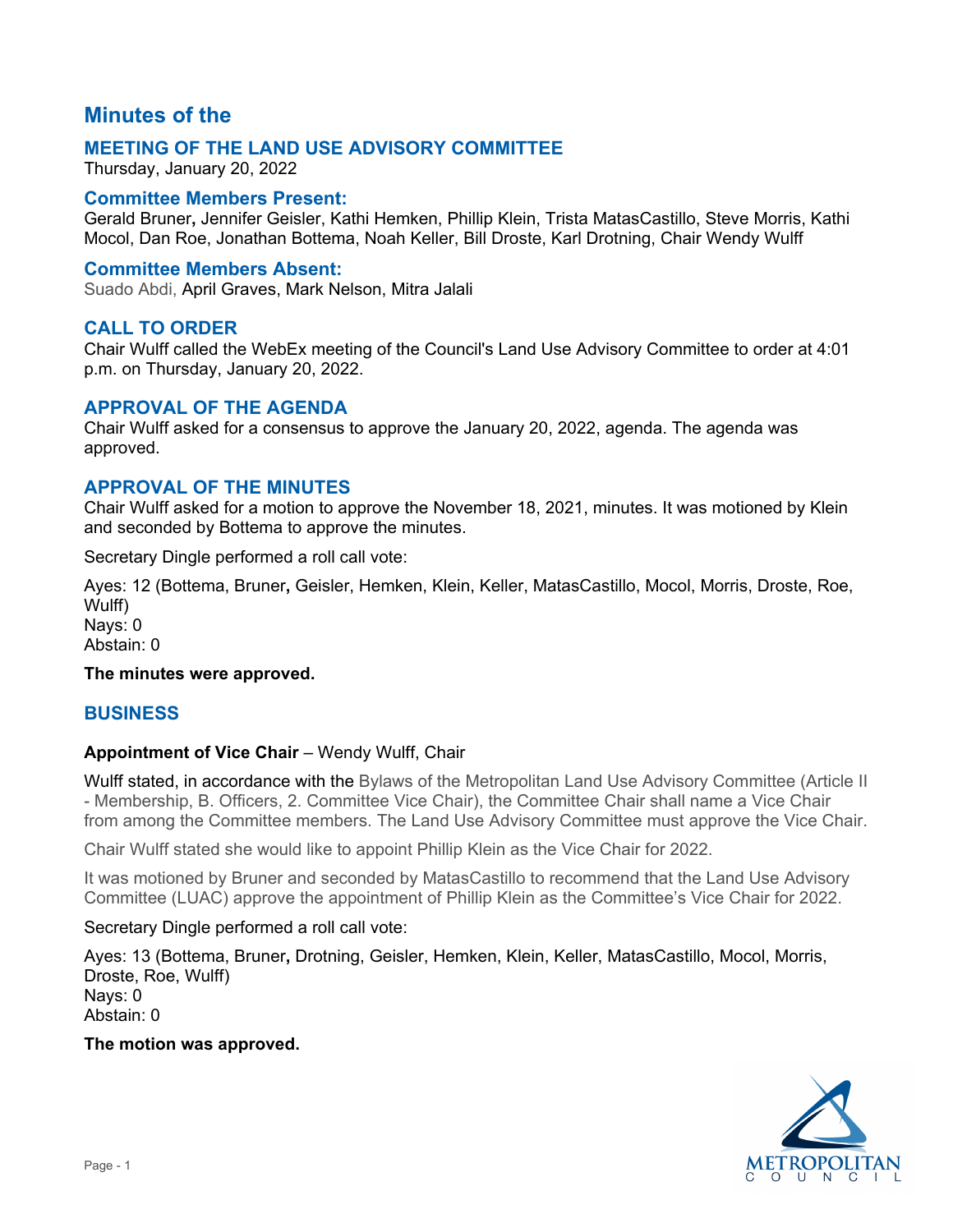## **Approve 2022 Land Use Advisory Committee Work Plan** – Wendy Wulff

Wulff noted that there have been no changes since the last meeting where this work plan was discussed and asked for a motion to approve the workplan.

It was motioned by Morris and seconded by Klein to recommend that the Land Use Advisory Committee approve the Committee's 2022 work plan.

Secretary Dingle performed a roll call vote:

Ayes: 13 (Bottema, Bruner**,** Drotning, Geisler, Hemken, Klein, Keller, MatasCastillo, Mocol, Morris, Droste, Roe, Wulff) Nays: 0 Abstain: 0

**The motion was approved.**

## **INFORMATION**

**2040 Debrief Update** – Patrick Boylan, Local Planning Assistance

Boylan gave an update on this project. He discussed the purpose and outcomes as outlined in the materials provided. He also discussed project components as well as what worked well and what did not.

Morris stated the biggest pieces of feedback was a non-relationship with Council staff.

Roe asked, is there a sense if the community used preliminary review, did they have fewer incomplete portions to their plan? Boylan stated that they haven't got specific data, however, if they did the preliminary review, the process went better. Where there was not a preliminary review, there was often a multiple-page letter of incomplete items sent. Torres added that she felt the preliminary reviews helped relationships and getting to completeness easier. Roe commented on promoting that.

Boylan noted the preliminary reviews were a 'higher level' review.

Bruner stated the information requested is redundant and costs cities money to resend information that hasn't changed. He asked if there are ways for the Met Council to streamline the process. Boylan agreed but noted our Regional Plans change, i.e., Blueprint, Framework, Thrive, etc.

Torres discussed programs they are discussing to address these types of issues.

Wulff noted that Council Members have discussed 'lighter' comprehensive plan updates for smaller communities, although that has not been implemented.

Drotning stated they are fortunate to pay someone to do it. He recognized, however, that smaller communities may not have that luxury.

Droste emphasized the 'why' area, beginning with System Statements and reconnecting after elections with turnover. He noted many City Council Members aren't involved in the process and don't understand the 'why.' Boylan agreed.

Hemken asked, does the Met Council work with the League of Minnesota Cities for smaller cities and how to do their comprehensive plans? Torres stated they work with Metro Cities and offer the PlanIt program to help attendees understand the basics of how to do their comprehensive plan update.

Bottema stated their percent of growth was half of what it was projected to be. He appreciates the efforts here. He noted most of us will not be a part of the next update, so he cautioned that the 'process' has these lessons in them.

Boylan stated that institutionalizing this is going to be important.